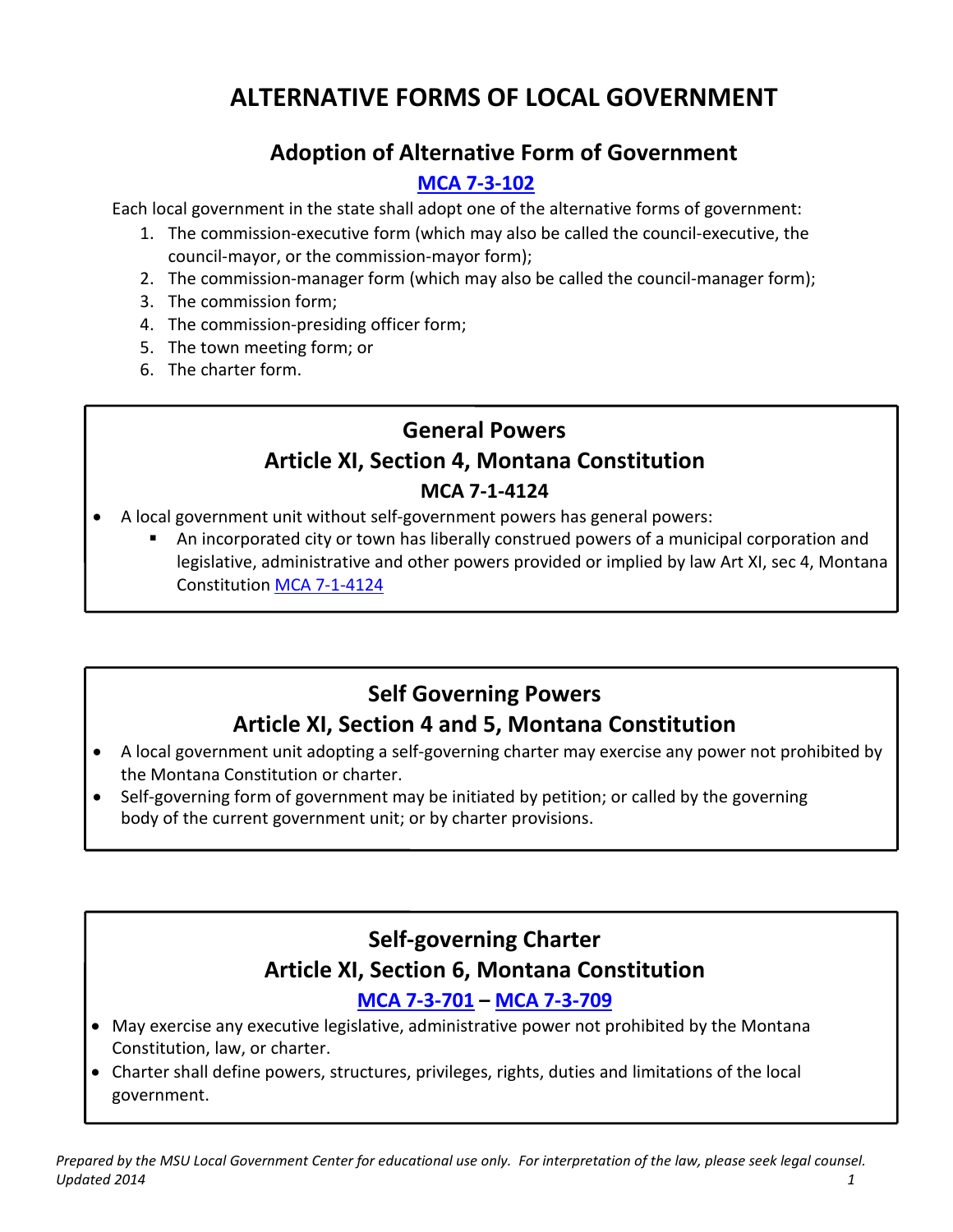## **Commission – Executive (Council – Mayor, Commission – Mayor)**

- Government Plan: *Self-governing* or *General Government Powers* [MCA 7-3-202](http://leg.mt.gov/bills/mca/7/3/7-3-202.htm)
- Elected Commission (Council) and Elected Executive (Mayor) [MCA 7-3-201](http://leg.mt.gov/bills/mca/7/3/7-3-201.htm)
- Structural Options (voted by qualified electors when form of government adopted) [MCA 7-3-211:](http://leg.mt.gov/bills/mca/7/3/7-3-211.htm)
	- Executive *shall* or *may* appoint direct report assistant(s[\) MCA 7-3-212](http://leg.mt.gov/bills/mca/7/3/7-3-212.htm)
		- Executive has *final*, *shared*, or *no* Executive Veto powe[r MCA 7-3-214](http://leg.mt.gov/bills/mca/7/3/7-3-214.htm)
	- Executive *presents to* or *develops with* the Commission a budge[t MCA 7-3-215](http://leg.mt.gov/bills/mca/7/3/7-3-215.htm)
	- Executive has *exclusive supervision* over boards and departments or *limited by ordinance*  MCA [7-3-216](http://leg.mt.gov/bills/mca/7/3/7-3-216.htm)
	- Financial officer (Treasurer) is *elected*, *appointed*, or *selected* [MCA 7-3-217](http://leg.mt.gov/bills/mca/7/3/7-3-217.htm)
	- Commission members *elected at large*, *by districts* or *combination* [MCA 7-3-218](http://leg.mt.gov/bills/mca/7/3/7-3-218.htm)
	- *Partisan* or *non partisan* local government elections [MCA 7-3-219](http://leg.mt.gov/bills/mca/7/3/7-3-219.htm)
	- *Elected* Commission Chair (by commission) or *selected by ordinance* MCA [7-3-220](http://leg.mt.gov/bills/mca/7/3/7-3-220.htm)
	- Commission presiding officer as *voting*, *non voting*, or *tie-vote only chair* or *executive* [MCA 7-3-221](http://leg.mt.gov/bills/mca/7/3/7-3-221.htm)
	- Elect commission for *concurrent* or o*verlapping* terms in office [MCA 7-3-223](http://leg.mt.gov/bills/mca/7/3/7-3-223.htm)
	- Commission size determined by vote, minimum of three (3) commissioners [MCA 7-3-222](http://leg.mt.gov/bills/mca/7/3/7-3-222.htm)
	- **Elected office terms may not exceed four (4) years, established by voters [MCA 7-3-224](http://leg.mt.gov/bills/mca/7/3/7-3-224.htm)**
- See also MCA Title 7, Ch. 3, part 41-44

# **Commission – Manager (Council – Manager)**

- Government Plan: *Self-governing* or *General Government Powers* [MCA 7-3-302](http://leg.mt.gov/bills/mca/7/3/7-3-302.htm)
- Elected Commission (council) [MCA 7-3-301](http://leg.mt.gov/bills/mca/7/3/7-3-301.htm)
- Commission appoints Manager, indefinite term, basis or merit, removed by commission majority vote [MCA 7-3-303](http://leg.mt.gov/bills/mca/7/3/7-3-303.htm)
- Manager is the chief administrative officer responsible to the commission for government issues by law, ordinance, or resolution [MCA 7-3-301](http://leg.mt.gov/bills/mca/7/3/7-3-301.htm)
- Structural options (voted by qualified electors when form of government adopted) [MCA 7-3-311:](http://leg.mt.gov/bills/mca/7/3/7-3-311.htm)
	- Members of all boards (except temporary advisory committees) shall be appointed by *chairman/manager with commission consent* or *by commission* [MCA 7-3-312](http://leg.mt.gov/bills/mca/7/3/7-3-312.htm)
	- Commission members *elected at large*, *by districts*, *or combination* [MCA 7-3-313](http://leg.mt.gov/bills/mca/7/3/7-3-313.htm)
	- *Partisan* or *nonpartisan* local government elections [MCA 7-3-314](http://leg.mt.gov/bills/mca/7/3/7-3-314.htm)
	- Commission Chair shall be *elected by commission members from their own for a term established by ordinance*, or *elected by qualified electors for a term*, or *by ordinance* MCA [7-3-315](http://leg.mt.gov/bills/mca/7/3/7-3-315.htm)
	- Elect commission for *concurrent* or *overlapping* terms in office [MCA 7-3-316](http://leg.mt.gov/bills/mca/7/3/7-3-316.htm)
	- Commission size determined by vote, minimum of three (3) Commissioners MCA [7-3-317](http://leg.mt.gov/bills/mca/7/3/7-3-317.htm)
	- Community Councils that advise the commissioners may be *authorized by ordinance* or *a minimum of three (3) members elected from each district* MCA [7-3-317](http://leg.mt.gov/bills/mca/7/3/7-3-317.htm)
	- Elected office terms may not exceed four (4) years, established by voters [MCA 7-3-318](http://leg.mt.gov/bills/mca/7/3/7-3-318.htm)
- See also MCA Title 7, Ch. 3, part 41-44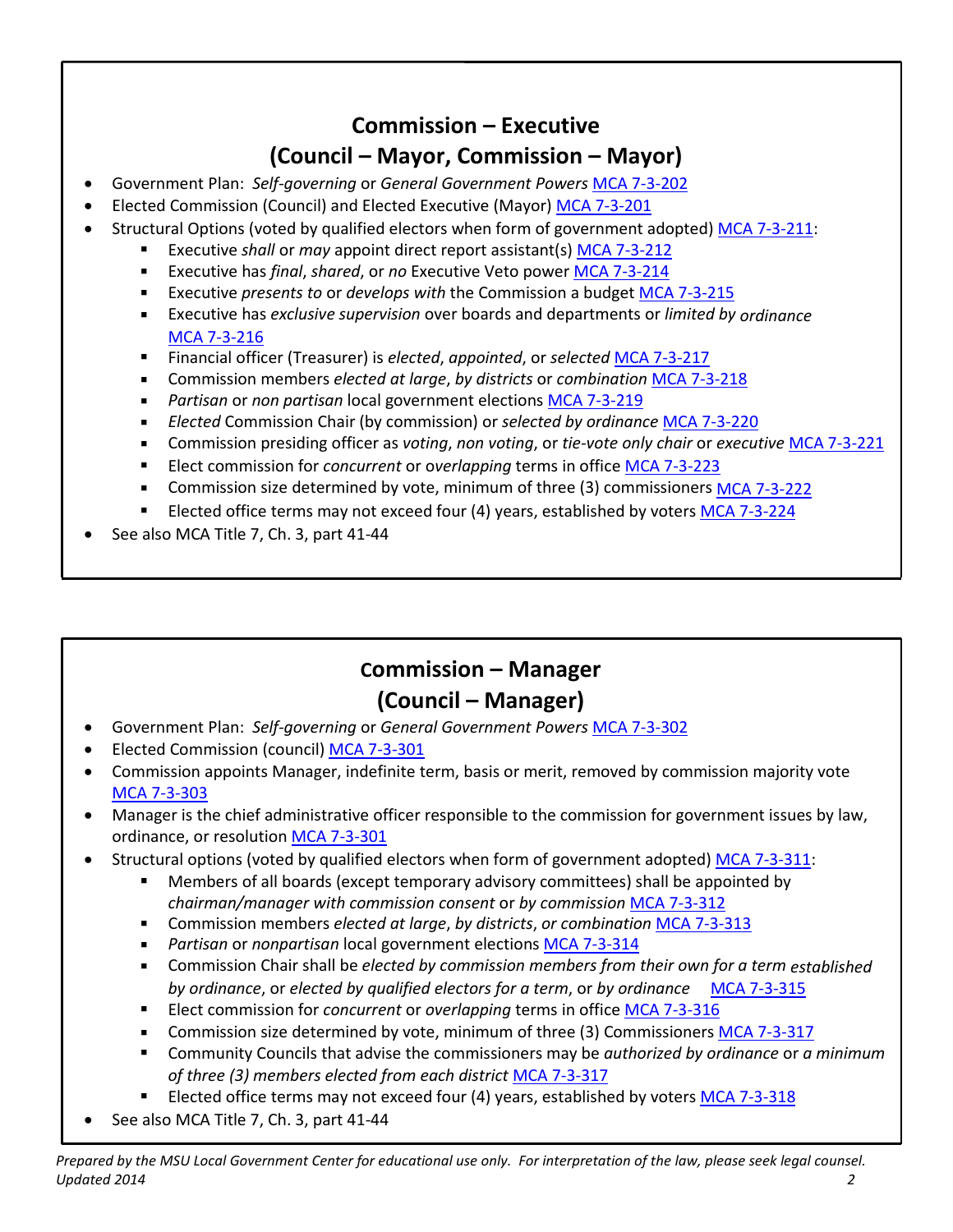## **Commission Government (Commission – Council)**

- Government Plan: *General Government Powers* [MCA 7-3-402](http://leg.mt.gov/bills/mca/7/3/7-3-402.htm)
- Elected Commission (council) [MCA 7-3-401](http://leg.mt.gov/bills/mca/7/3/7-3-401.htm)
- The Commission has all legislative, executive, and administrative duties of local government not reserved by law or ordinance to other elected officials [MCA 7-3-303](http://leg.mt.gov/bills/mca/7/3/7-3-303.htm)
- Commission appoints the heads of departments, except those appointed by other elected officials. May transfer executive and administrative powers/duties to departments headed by individual commissioners [MCA 7-3-401](http://leg.mt.gov/bills/mca/7/3/7-3-401.htm)
- Commission Chair may be referred to as Mayor, presides over commission and appoints all board and committee member[s MCA 7-3-303](http://leg.mt.gov/bills/mca/7/3/7-3-303.htm)
- Commission Chair has same weight vote as all other commission members [MCA 7-3-403](http://leg.mt.gov/bills/mca/7/3/7-3-403.htm)
- Structural Options (voted by qualified electors when form of government adopted) [MCA 7-3-411:](http://leg.mt.gov/bills/mca/7/3/7-3-411.htm)
	- Commission members *elected at large*, *by districts in which candidates must reside and which are apportioned by population, or combination* [MCA 7-3-412](http://leg.mt.gov/bills/mca/7/3/7-3-412.htm)
	- *Partisan* or *non partisan* local government elections [MCA 7-3-413](http://leg.mt.gov/bills/mca/7/3/7-3-413.htm)
	- Commission Chair shall be *elected by commission members from their own for a term established by ordinance*, or *elected by qualified electors for a term*, or *by ordinance* MCA [7-3-414](http://leg.mt.gov/bills/mca/7/3/7-3-414.htm)
	- Elect commission for *concurrent* or *overlapping* terms in office [MCA 7-3-416](http://leg.mt.gov/bills/mca/7/3/7-3-416.htm)
	- Commission *size determined by vote*, minimum of three (3) Commissioners MCA [7-3-417](http://leg.mt.gov/bills/mca/7/3/7-3-417.htm)
	- Community Councils that advise the commissioners may be *authorized by ordinance* or *a minimum of three (3) members elected from each district* MCA [7-3-417](http://leg.mt.gov/bills/mca/7/3/7-3-417.htm)
	- Elected office terms may not exceed four (4) years, established by voters (except from under Article XI, section 3 (2) – not to exceed six years) [MCA 7-3-418](http://leg.mt.gov/bills/mca/7/3/7-3-418.htm)
- See also MCA Title 7, ch. 3, part 41-44

### **Commission - Presiding Officer Government**

- Government Plan: *Self-governing* or *General Government Powers* [MCA 7-3-502](http://leg.mt.gov/bills/mca/7/3/7-3-502.htm)
- Elected Commission (council) and a commission chair (presiding officer, mayor or president) [MCA 7-3-501](http://leg.mt.gov/bills/mca/7/3/7-3-501.htm)
- Commission elects Chair from their own [MCA 7-3-502.](http://leg.mt.gov/bills/mca/7/3/7-3-502.htm)
- Commission chair is the presiding officer of the commission and head of the local government; appoints and removes department heads (with commission approval) [MCA 7-3-503](http://leg.mt.gov/bills/mca/7/3/7-3-503.htm)
- Commission Chair has same weight vote as all other commission members [MCA 7-3-503](http://leg.mt.gov/bills/mca/7/3/7-3-503.htm)
- Structural Options (voted by qualified electors when form of government adopted) [MCA 7-3-511:](http://leg.mt.gov/bills/mca/7/3/7-3-511.htm)
	- Commission members *elected at large*, *by districts in which candidates must reside and which are apportioned by population,* or *combination* [MCA 7-3-512](http://leg.mt.gov/bills/mca/7/3/7-3-512.htm)
	- *Partisan* or *non partisan* local government elections [MCA 7-3-513](http://leg.mt.gov/bills/mca/7/3/7-3-513.htm)
	- Commission Chair *shall* or *may* appoint one (1) or more administrative assistant to assist in supervision and operation and answer directly and exclusively to the Chair [MCA 7-3-514](http://leg.mt.gov/bills/mca/7/3/7-3-514.htm)
	- Elect commission for *concurrent* or *overlapping* terms in office [MCA 7-3-515](http://leg.mt.gov/bills/mca/7/3/7-3-515.htm)
	- Commission *size determined by vote*, minimum of three (5) Commissioners MCA [7-3-516](http://leg.mt.gov/bills/mca/7/3/7-3-516.htm)
	- Community Councils members that advise the commissioners may be *authorized by ordinance* or *a minimum of three (3) members elected from each district* MCA [7-3-516](http://leg.mt.gov/bills/mca/7/3/7-3-516.htm)
	- Elected office terms may not exceed four (4) year[s MCA 7-3-418](http://leg.mt.gov/bills/mca/7/3/7-3-418.htm)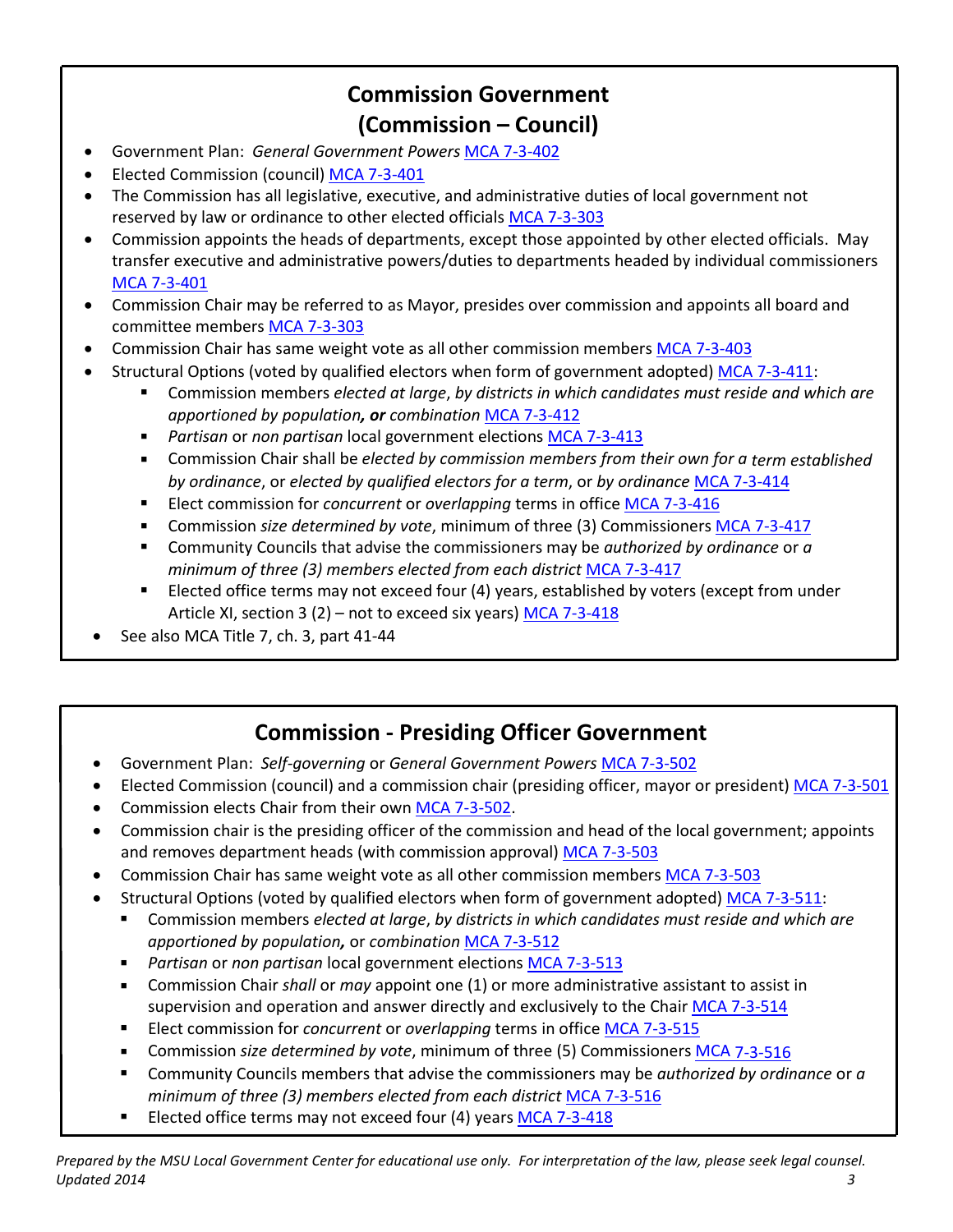### **Town Meeting Government**

- Government Plan: *Self-governing* or *General Government Powers* [MCA 7-3-602](http://leg.mt.gov/bills/mca/7/3/7-3-602.htm)
- Consists of an assembly of the qualified electors of a town (a town meeting an elected town chair, and an optional elected town mediator [MCA 7-3-601\(](http://leg.mt.gov/bills/mca/7/3/7-3-601.htm)1)
- Form may only be adopted by an incorporated city of less than 2,000 persons and may maintain this form after population increase[s MCA 7-3-601\(](http://leg.mt.gov/bills/mca/7/3/7-3-601.htm)2)
- All legislative powers of the town shall vest in the town meeting. The town meeting may enact rules, resolutions, and ordinances [MCA 7-3-601\(](http://leg.mt.gov/bills/mca/7/3/7-3-601.htm)3)
- Shall convene annual town meeting on the first Tuesday in March. Special town meetings may be called by the chair or by a minimum 10% qualified elector[s MCA 7-3-603\(](http://leg.mt.gov/bills/mca/7/3/7-3-603.htm)1)
- Only and all qualified electors may attend meetings, participate in discussion, and vote. A
- quorum is 10% of the qualified electors [MCA 7-3-603\(](http://leg.mt.gov/bills/mca/7/3/7-3-603.htm)2,3)
- Election of town officials shall be by secret ballot, nonpartisan and by plurality by those qualified voters present. All other voting is by simple majority of those qualified electors present and voting [MCA 7-3-603\(4](http://leg.mt.gov/bills/mca/7/3/7-3-603.htm),5)
- An agenda of the annual and special town meeting and a list of the elective and appointive offices to be filled must be prepared by the town presiding officer and is published two weeks in
- advance. A particular item may be included to the agenda upon written petition by a minimum of
- 10% of the qualified electors [MCA 7-3-604](http://leg.mt.gov/bills/mca/7/3/7-3-604.htm)
- First agenda of the first town meeting following adoption of this form shall be conducted by the local study commission chair and shall preside over election of town officers [MCA 7-3-605](http://leg.mt.gov/bills/mca/7/3/7-3-605.htm)
- The town meeting elects a chair for not less than one (1) year and not more than two years. As chief executive officer, the chair enforces the laws, administers the affairs of the town, reports and makes recommendation at the town meetings [MCA 7-3-606\(](http://leg.mt.gov/bills/mca/7/3/7-3-606.htm)1)
- The chair appoints members of all boards, and appoints and removes all employees of the town.
- Chair supervises all departments and boards [MCA 7-3-606\(](http://leg.mt.gov/bills/mca/7/3/7-3-606.htm)2)
- Compensation of town chair shall be established by ordinance [MCA 7-3-606](http://leg.mt.gov/bills/mca/7/3/7-3-606.htm) (2i,k), (3)
- Permanent committees to advise the town chair may be established by ordinance. Temporary advise committees may be established by chair [MCA 7-3-607](http://leg.mt.gov/bills/mca/7/3/7-3-607.htm)
- Structural Options (voted by qualified electors when form of government adopted) [MCA7-3-611:](http://leg.mt.gov/bills/mca/7/3/7-3-611.htm)
	- Town meeting shall *elect* a town meeting moderator for one (1) year term or designate town chair to preside over meeting [MCA 7-3-612](http://leg.mt.gov/bills/mca/7/3/7-3-612.htm)
	- Town Chair shall or may appoint an administrative assistant answerable solely to the town chair with powers delegated by the town chair [MCA 7-3-613](http://leg.mt.gov/bills/mca/7/3/7-3-613.htm)